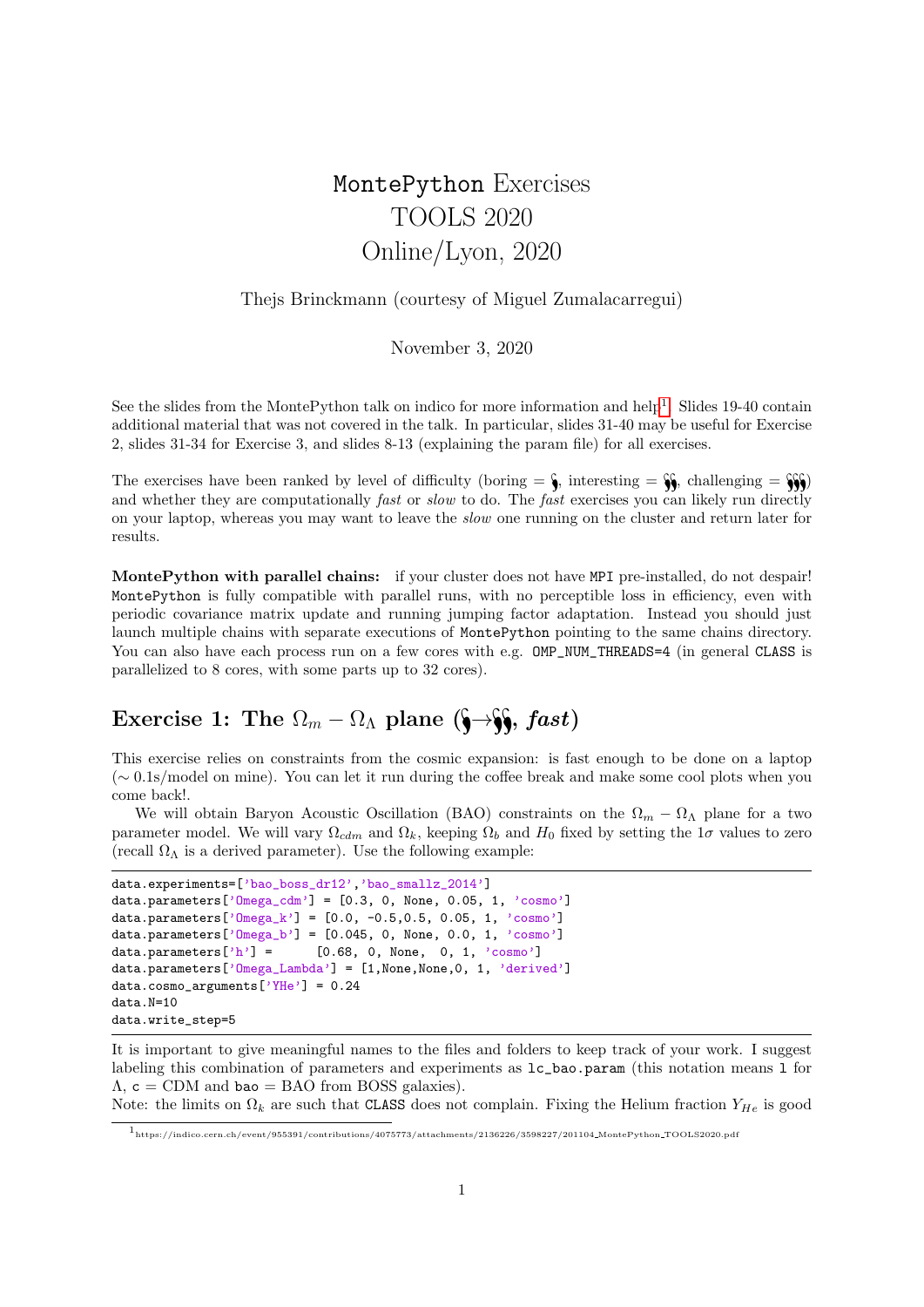to run other cases, like SNe constraints varying  $\Omega_b$  as well.

The basic part of the exercise  $(\zeta)$  involves the following steps:

a) Write the above into a .param file and do a short Monte Python run:

```
time python montepython/MontePython.py -p lc_bao.param -o chains/lc_bao -N 10
```
The time prefix is just to know how long it will take (you can use that information to adjust the parameters to how much time you have).

b) Now you can do the serious run

```
mpirun -np 4 python montepython/MontePython.py -o chains/lc_bao -N 10000
```
where you can adjust N to a larger number ( $-N$  10000 should be feasible, if you take a longer break you can increase accordingly). Because you are running from a folder with a log.param you do not need to provide the .param file again.

B In order to speed up convergence --update 50 (default value, to improve the covariance matrix on the fly) and/or provide a covariance matrix with -c name.covmat (MP will interpret the parameters for you). You can also benefit from setting --superupdate 20 (adapt jumping factor to optimize acceptance rate).

The call mpirun -np 4 at the begining of the command runs 4 chains in the same console (adjust -np to your number of cores). If you don't have openmpi you can remove mpirun and just run on -np different consoles.

- c) Relax while your computer does the work. If you come back early and there are enough points (go to output directory and type  $\kappa c -1$  \*.txt to count) you can cancel the work (press Ctrl+c).
- d) Analyze the chains. You can use MP in info mode:

python montepython/MontePython.py info chains/lc\_bao

plus the optional options. Take at the nice plots in chains/lc\_bao/plots and all the other files generated in the analysis.

- e) You are encouraged to play with the different options. Try to plot the marginalized contours using  $\Omega_m = \Omega_{cdm} + \Omega_b$  instead of  $\Omega_{cdm}$ .
- f) Once you have several datasets (some ideas are suggested below) you can plot them together. Just feed MP info mode with several folders. How do the different constraints compare?

 $\Lambda$  Make sure that each model/data combination goes to a different -o directory! Otherwise you'll keep running the same thing over and over again.

The rest of the exercise is optional and slightly harder  $(\hat{\mathbf{S}})$ . Bear in mind that the amount of free parameters increases and the runs will require more time.

**Realistic BAO:** By not varying  $\Omega_b$ ,  $H_0$  we are fixing the comoving BAO scale  $r_s$  (i.e. the *coordintate* size of the standard ruler). Although  $r<sub>s</sub>$  is well constrained by the CMB, there is some variability, which you may take into account by letting  $\Omega_b$  vary within some range.

Do a run varying the baryon fraction. You can do this in two ways

- a) More elegant: add a gaussian prior on  $\omega_b \equiv \Omega_b h^2$ . This is the goal of exercise 2.
- b) Easier: add a hard prior to allow for  $2\sigma$  deviations (change  $\Omega_{\text{mega}}$  =  $b \rightarrow \Omega_{\text{mega}}$  in the .param file, as well as the central value and limits).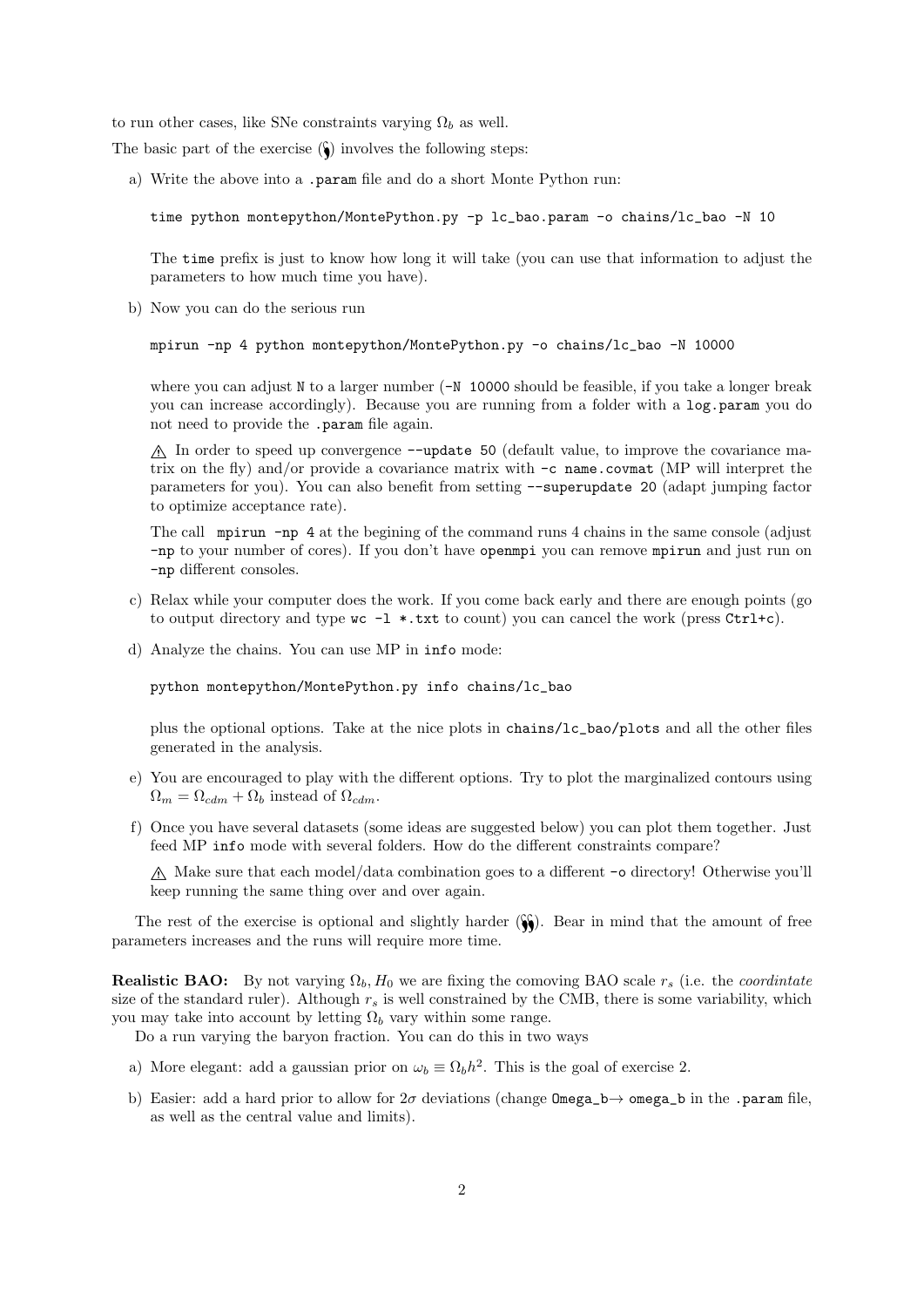Supernovae: There are other background observations besides BAO, like type 1A Supernovae (SNe). Run the same model with the Union SNe compilation with data.experiments=['sne'].

For a more challenging option you can use the JLA SNe sample data.experiments=['JLA']. You need to download the data, the numexpr package and add several nuisance parameters. Read the instructions in the likelihood folder and jla.param.

### Exercise 2: Adding a new likelihood  $(\S, fast)$

Adding a new likelihood in Montepython is only as complex as the likelihood itself. You will get to see with this simple example.

Our goal is to add a gaussian prior on the physical baryon density using the Planck result

<span id="page-2-0"></span>
$$
\omega_b = \Omega_b h^2 = 0.02222 \pm 0.00023 \,, \tag{1}
$$

(<https://arxiv.org/abs/1502.01589>, Table 1, col 6). The steps are:

- a) Copy a simple likelihood folder from montepython/likelihoods (for instance hst) and rename it as cmb\_baryon. Change the name of the .data file to be cmb\_baryon.data.
- b) In cmb\_baryon.data change hst→cmb\_baryon and h→omega\_b. Update the central value and standard deviation according to eq. [\(1\)](#page-2-0).
- c) Update \_\_init\_\_.py by changing the name of the class, the data (as given .data file, it is read as self.xxx) and the theoretical value (cosmos.omega\_b() as given by classy)

You can launch a short run with

```
data.experiments=['cmb_baryon']
data.parameters['omega_b'] = [2, 0, None, 0.02, 1e-2, 'cosmo']data.N=10
data.write_step=5
```
and check that the chains are roughly gaussianly distributed around the mean (note that the parameter is rescaled by 1e-2).

## Exercise 3: Constraining new input parameters  $(\mathcal{C}, \mathcal{S}, \mathcal{S}, \mathcal{S})$

During the CLASS exercises you considered three new parameters related to neutrinos (more generally non-cold dark matter or extra massive or massless relativistic species) N\_ur, N\_ncdm and m\_ncdm. It is possible to constrain some of these parameters using MontePython, if you select appropriate likelihoods and configure your param file correctly. A simpler option could be to swap out  $A_s$  ( $A_s$  or  $ln 10^{\circ}$ {10}A\_s) for another large-scale structure amplitude parameter  $\sigma_8$  (sigma8), which is often used by observational cosmologists.

We now want to do an MCMC run adding these parameters. Decide which parameter to constrain (or use multiple, if possible) and which datasets to use.

For  $\sigma_8$ 

- a) In order to constrain  $\sigma_8$  we need datasets that constrain the amplitude of the matter power spectrum, for example sdss\_lrgDR7 and/or kids450\_qe\_likelihood\_public. The SDSS galaxy clustering likelihood works out of the box, whereas the recent KIDS-450 weak lensing likelihood by Fabian Köhlinger requires downloading the data externally and changing the path to the data in the .data file. For instructions on using KIDS-450 see the readme in the likelihood folder for instructions.
- b) Use a minimal param file as in exercise 1, adjusted for the new likelihoods, and try to get a run converged (do not expect it to converge during the exercise session). Tips: you can remove Omega\_k in order to speed up the run. When constructing the param file, see the relevant example param files for SDSS or KIDS in the input/ directory.